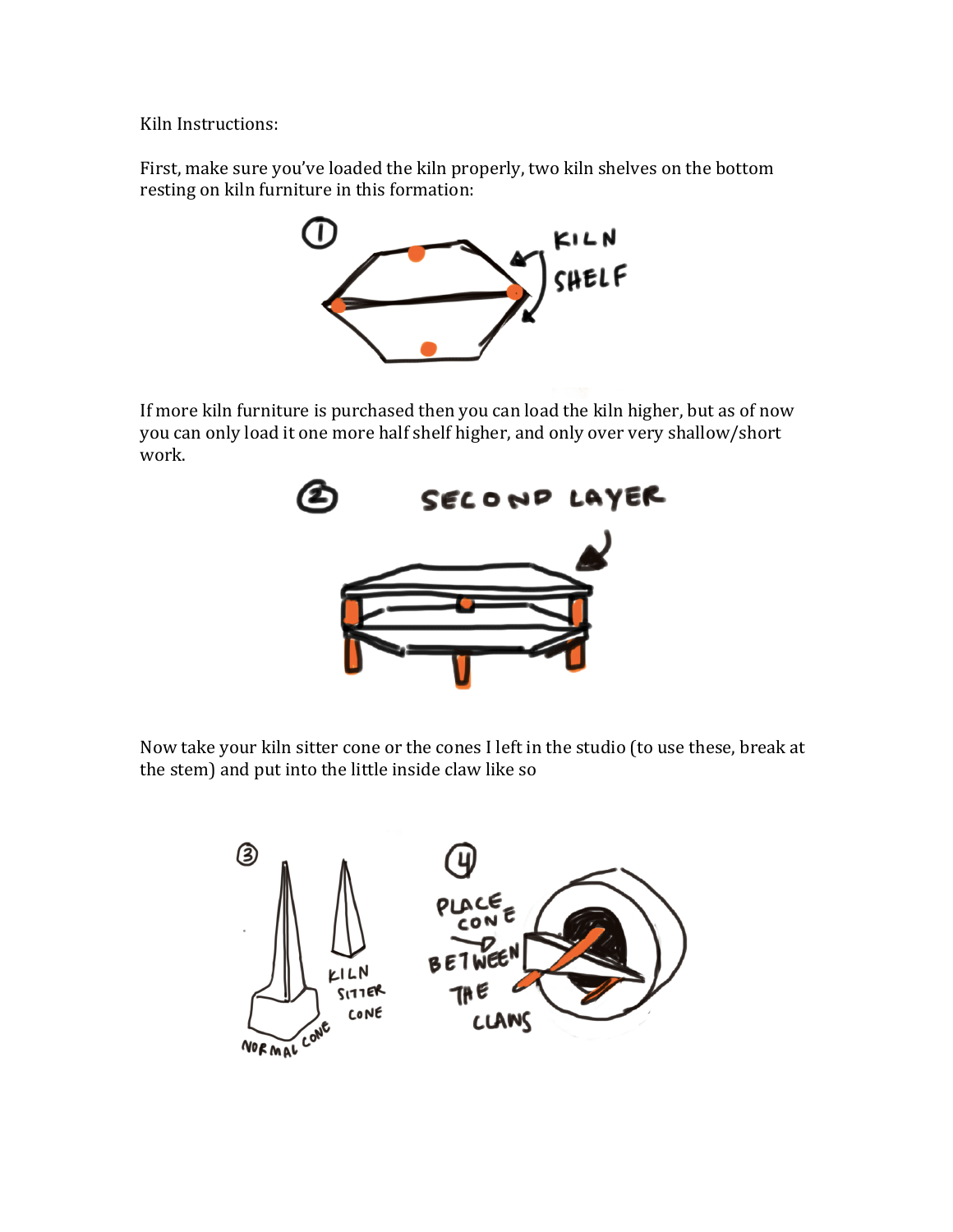When the kiln reaches the correct temp it will melt the cone and shut it off automatically. There are a couple other fail safes, but this is the most reliable.

Once the cone is situated, look on the outside and lift the latch and click it into place. The latch will fall when the cone melts, this is what actually turns off the heat.



Once this is done, you can close the lid of the kiln. You will see that it has an enormous hole in the top-this is easy to get around, but should eventually be fixed. It's good for candling the pieces if you are just doing a bisque fire.

Next, plug in the kiln- it's one of those big five pins plugs and it fits the socket in the library next to the couch and bookcase. Then go back to the kiln and press the button under the latch that's connected to the cone- it should light up.

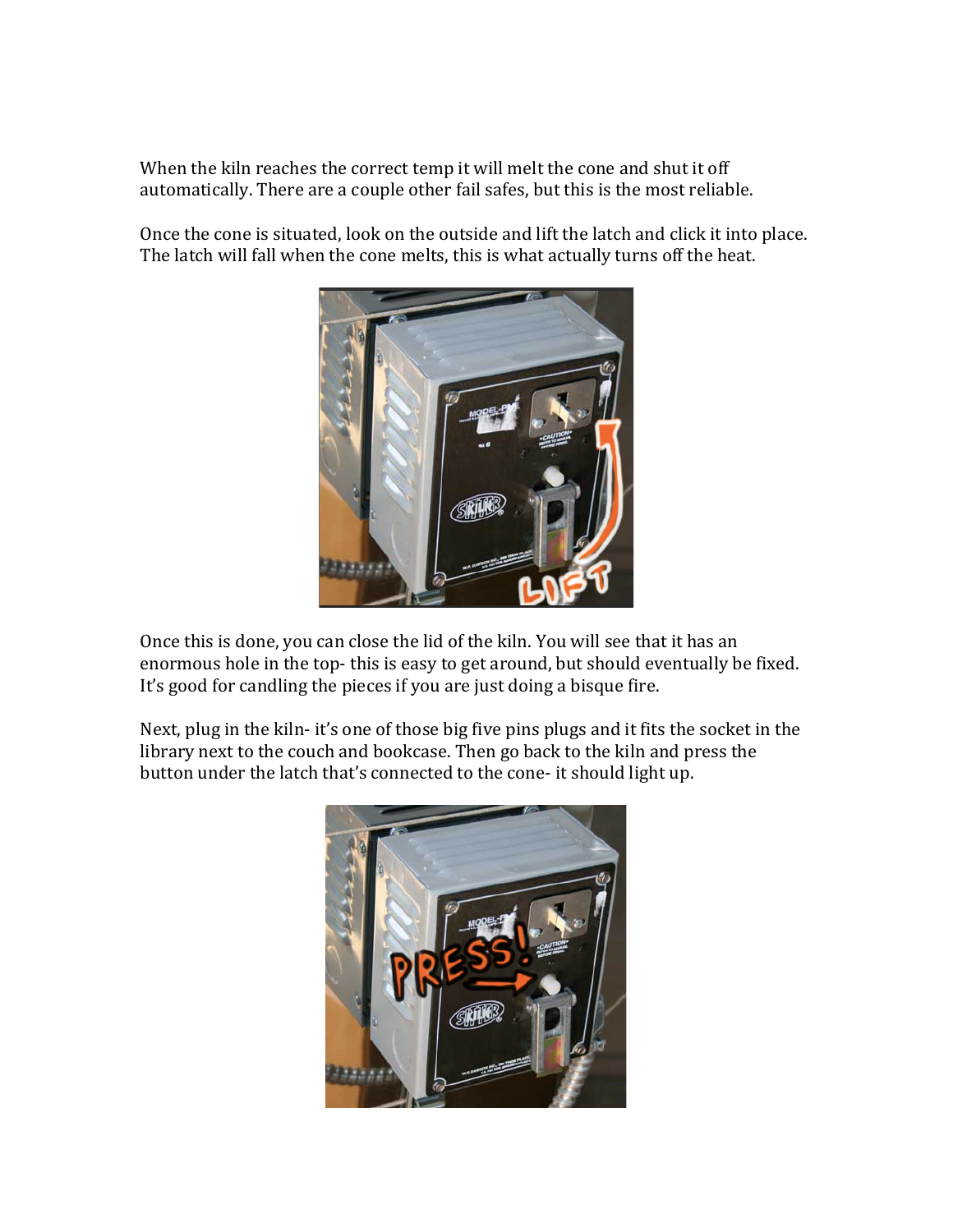That's the button that gives the kiln the okay to surge electricity through the elements, but it's not on yet. Then go to the little stand that's next to and connected to the kiln, and press the on button. Now the Kiln is ON.



On the side of the kiln there is a long red box with three dials that go to OFF, LOW, MED, HIGH. They should be turned to off when you start the kiln, and once it's all turned on, switch all three to low.

There is also a timer dial on the right side, this is supposed to turn off the kiln when the timer goes off, but I've personally keep overshooting how long I think it will take to get to the highest temp, and the kiln turns off hours before the timer does. But this is one of the fail safes- if the cone doesn't melt right and turn off the heat, the timer should.

When you turn up the heat depends on what you want to be firing: For a bisque we found that a 4 hour candle on low with the hole uncovered works quite well, then cover the hole with a kiln shelf and increase in 40 minute or hour increments up to medium, then high. Leave on high for 4 hours, or till the cone turns itself off.

Regarding covering the hole with a kiln shelf: That's not what kiln shelves are for, they can take a lot of heat, but you will start to see the shelf get too warm and even brown when the kiln gets too hot. This is one of the reasons you want to supervise it while it's firing- if it gets too hot then shift the shelf with another shelf- NOT WITH YOUR HANDS! Just sort of move it a few inches so that a cooler part is covering the